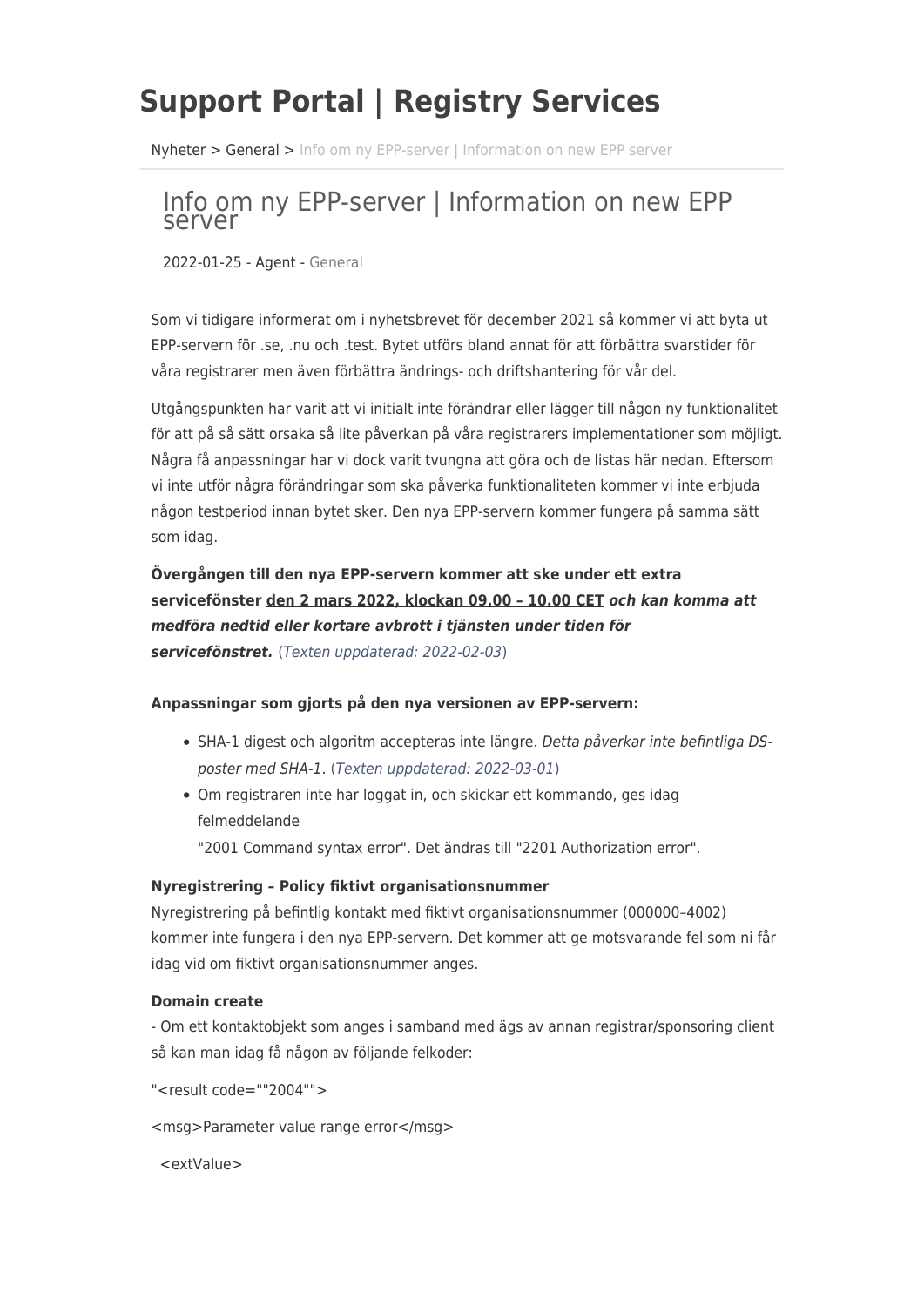<reason>One of your contact objects belongs to another sponsoring client.</reason>

</extValue>

</result>"

"<result code=""2004"">

<msg>Parameter value range error</msg>

<extValue>

<reason>The registrant object belongs to another sponsoring client.</reason>

</extValue>

</result>"

"<result code=""2303"">

<msg>Object does not exist</msg>

<extValue>

<value>

<dom:contact>{contact name}</dom:contact>

</value>

<reason>{contact name} does not exist</reason>

</extValue>

</result>"

```
"<result code=""2303"">
```
<msg>Object does not exist</msg>

<extValue>

<value>

<dom:registrant>{registrant name}</dom:registrant>

</value>

</extValue>

</result>"

Men i den nya EPP-servern kommer dessa felkoder slås ihop och ersättas av ett mer generellt fel enligt nedan:

"<result code=""2303"">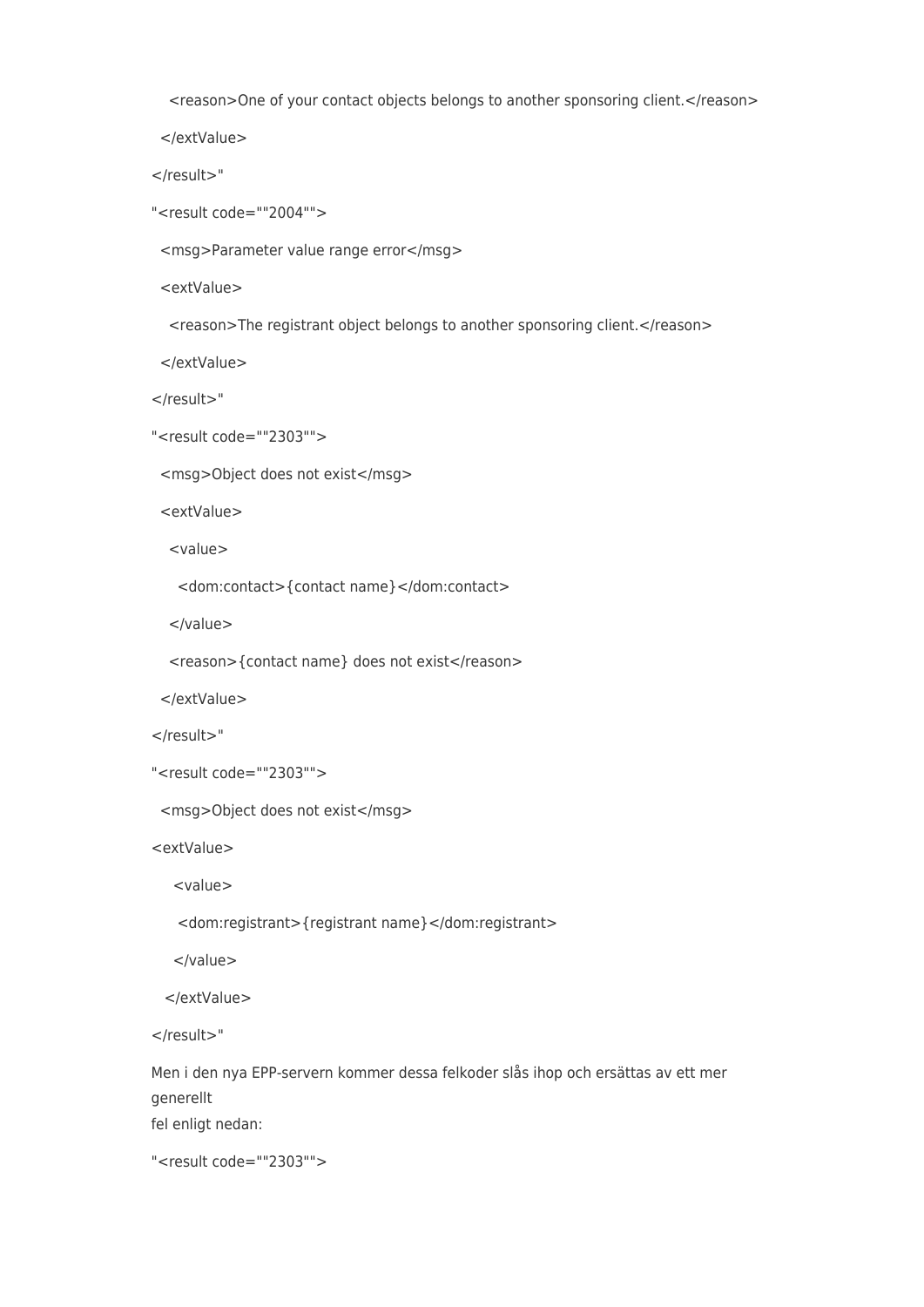<msg>Object does not exist</msg>

<extValue>

<value>

<dom:contact></dom:contact>

</value>

<reason>one or more contacts does not exist for registrar</reason>

</extValue>

</result>"

## **DNSSEC-element**

- Gällande elementet säger RFC följande:

"The element contains one or more that are used to remove DS Data from a delegation. The element MUST contain a key tag value...".

Om ovanstående element saknar uppgift om släpper vi idag igenom det utan fel. Så kommer det inte vara med den nya EPP-servern. I stället kommer felkod "2001 Command Syntax error" returneras.

- Gällande elementet säger RFC följande:

"The element MUST contain one or more elements...". Om det elementet saknar uppgift om släpper vi idag igenom det utan fel. Så kommer det inte fungera med den nya EPP-servern. I stället kommer felkod "2001 Command Syntax error" returneras.

### **INFORMATION IN ENGLISH**

As communicated in the December 2021 newsletter, we will replace the EPP server for .se, .nu, and .test. The reason for the change, among other things, is to improve response times for our registrars, as well as to improve maintenance and upgrades for us.

Our initial goal has been to cause as little impact on our registrar's implementation as possible, and thus avoid changing or adding any new functions. Nevertheless, we have had to make a few adjustments, as can be found below. As we have not made changes that will affect overall functionality, we will not offer a test period before we start using the new server. The new EPP server will function in the same way as it does today.

*The implementation of the new EPP server will take place during the scheduled service window: March 2nd, 2022, at 09:00 - 10:00 CET. This could cause downtime or shorter service interruptions during the service window***.**

### **Adjustments made to the new version of the EPP server:**

- SHA-1 digest and algorithms are no longer accepted. Note that this does not affect existing DS records with SHA-1.
- Currently, if a registrar has not logged in, and sends a command, the error message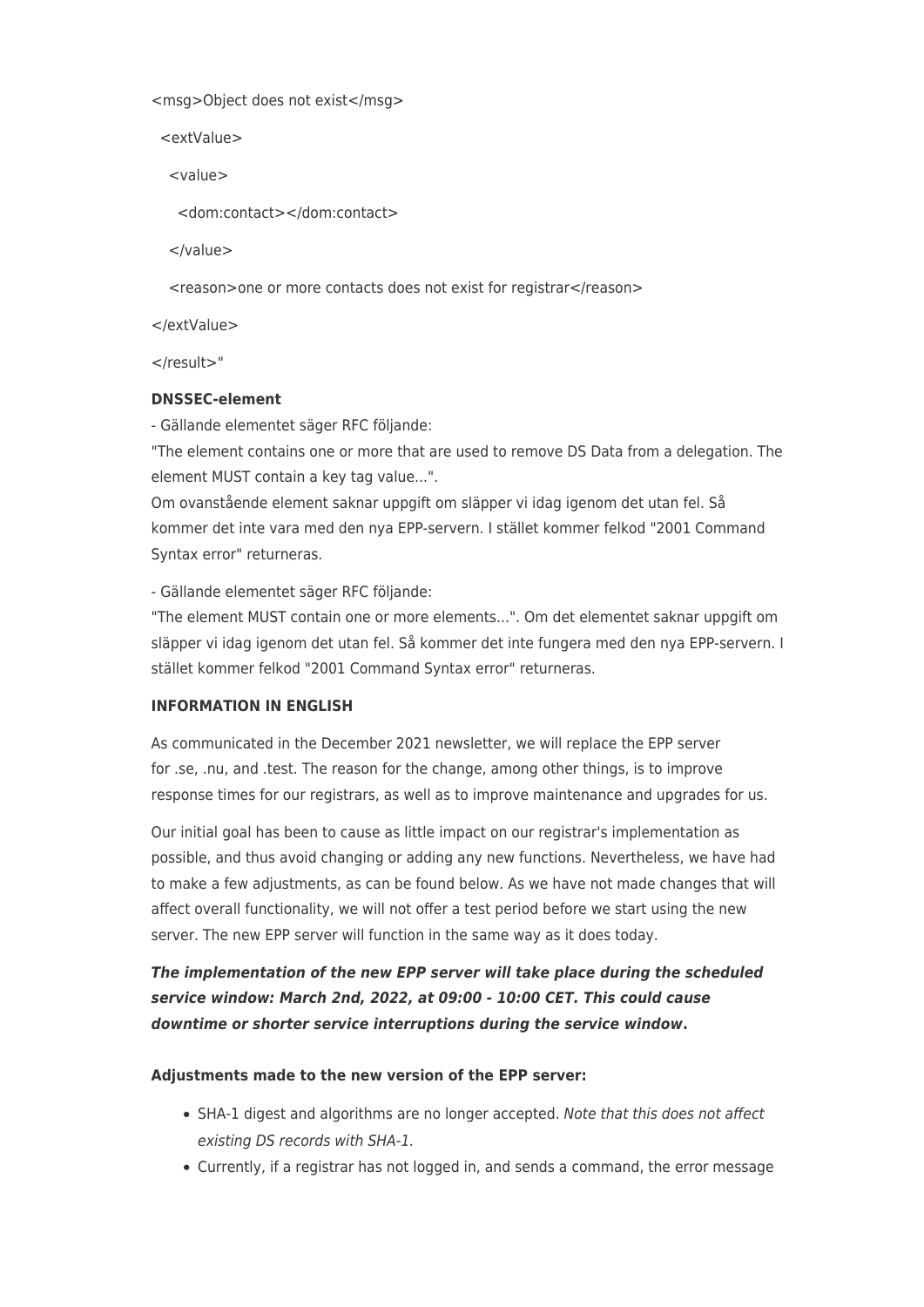"2001 Command syntax error" is returned. The new error code will be "2201 Authorization error".

#### **New registrations - policy regarding fictitious organization numbers**

New registrations using existing contact with the fictitious organization number/company id (000000-4002) will no longer operate on the new EPP server. It will respond with the corresponding current error code, , if a fictitious organization number is specified.

#### **Domain create**

- If a contact object, provided when using is owned by another registrar/sponsoring client, you may currently receive the following error codes:

```
"<result code=""2004"">
```
<msg>Parameter value range error</msg>

<extValue>

<reason>One of your contact objects belongs to another sponsoring client.</reason>

</extValue>

</result>"

```
"<result code=""2004"">
```

```
 <msg>Parameter value range error</msg>
```
<extValue>

<reason>The registrant object belongs to another sponsoring client.</reason>

</extValue>

</result>"

```
"<result code=""2303"">
```
<msg>Object does not exist</msg>

<extValue>

<value>

<dom:contact>{contact name}</dom:contact>

</value>

<reason>{contact name} does not exist</reason>

</extValue>

</result>"

```
"<result code=""2303"">
```